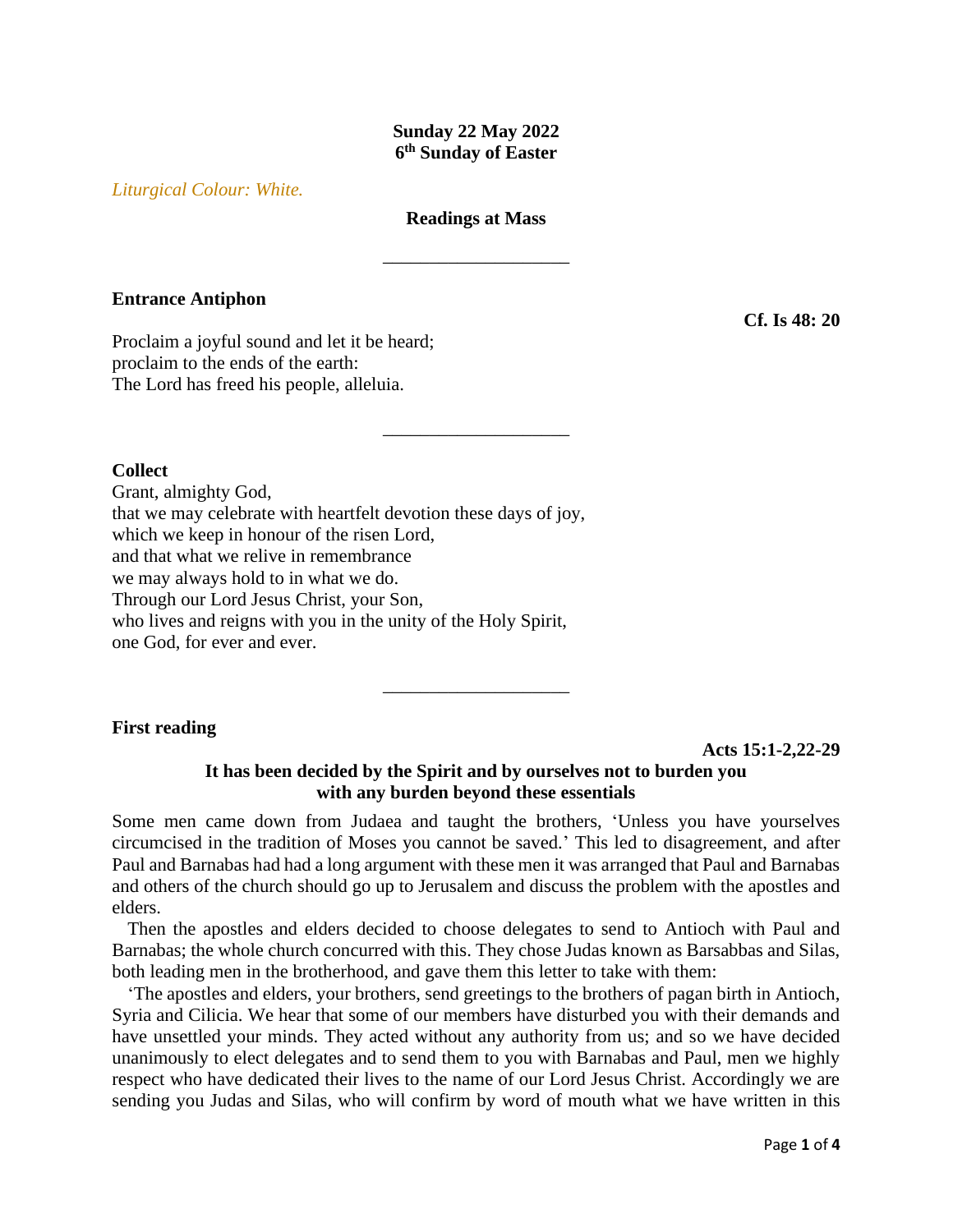letter. It has been decided by the Holy Spirit and by ourselves not to saddle you with any burden beyond these essentials: you are to abstain from food sacrificed to idols; from blood, from the meat of strangled animals and from fornication. Avoid these, and you will do what is right. Farewell.'

\_\_\_\_\_\_\_\_\_\_\_\_\_\_\_\_\_\_\_\_

## **Responsorial Psalm**

**Psalm 66(67):2-3,5-6,8**

*Let the peoples praise you, O God; let all the peoples praise you.* **or** *Alleluia!* O God, be gracious and bless us and let your face shed its light upon us. So will your ways be known upon earth and all nations learn your saving help. *Let the peoples praise you, O God; let all the peoples praise you.* **or** *Alleluia!* Let the nations be glad and exult for you rule the world with justice. With fairness you rule the peoples, you guide the nations on earth. *Let the peoples praise you, O God; let all the peoples praise you.* **or** *Alleluia!* Let the peoples praise you, O God; let all the peoples praise you. May God still give us his blessing till the ends of the earth revere him. *Let the peoples praise you, O God; let all the peoples praise you.* **or** *Alleluia!*

### **Second reading**

# **Apocalypse 21:10-14,22-23**

### **He showed me the holy city coming down out of heaven**

\_\_\_\_\_\_\_\_\_\_\_\_\_\_\_\_\_\_\_\_

In the spirit, the angel took me to the top of an enormous high mountain and showed me Jerusalem, the holy city, coming down from God out of heaven. It had all the radiant glory of God and glittered like some precious jewel of crystal-clear diamond. The walls of it were of a great height, and had twelve gates; at each of the twelve gates there was an angel, and over the gates were written the names of the twelve tribes of Israel; on the east there were three gates, on the north three gates, on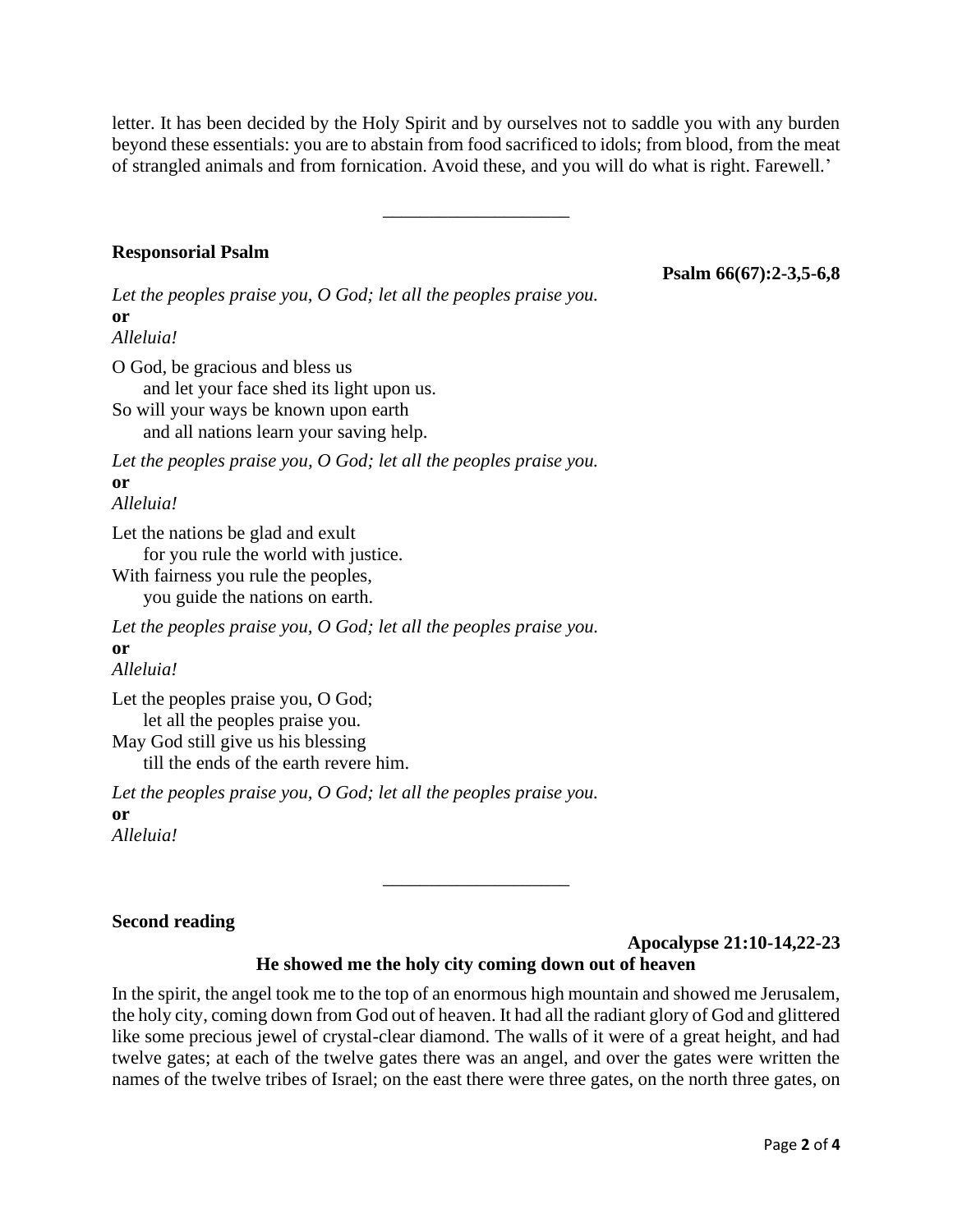the south three gates, and on the west three gates. The city walls stood on twelve foundation stones, each one of which bore the name of one of the twelve apostles of the Lamb.

I saw that there was no temple in the city since the Lord God Almighty and the Lamb were themselves the temple, and the city did not need the sun or the moon for light, since it was lit by the radiant glory of God and the Lamb was a lighted torch for it.

\_\_\_\_\_\_\_\_\_\_\_\_\_\_\_\_\_\_\_\_

### **Gospel Acclamation**

Alleluia, alleluia! Jesus said: 'If anyone loves me he will keep my word, and my Father will love him, and we shall come to him.' Alleluia!

#### **Gospel**

**John 14:23-29**

**Jn14:23**

## **A peace the world cannot give is my gift to you**

\_\_\_\_\_\_\_\_\_\_\_\_\_\_\_\_\_\_\_\_

Jesus said to his disciples:

'If anyone loves me he will keep my word, and my Father will love him, and we shall come to him and make our home with him. Those who do not love me do not keep my words. And my word is not my own: it is the word of the one who sent me. I have said these things to you while still with you; but the Advocate, the Holy Spirit, whom the Father will send in my name, will teach you everything and remind you of all I have said to you. Peace I bequeath to you, my own peace I give you, a peace the world cannot give, this is my gift to you. Do not let your hearts be troubled or afraid. You heard me say: I am going away, and shall return. If you loved me you would have been glad to know that I am going to the Father, for the Father is greater than I. I have told you this now before it happens, so that when it does happen you may believe.'

\_\_\_\_\_\_\_\_\_\_\_\_\_\_\_\_\_\_\_\_

**Prayer over the Offerings**